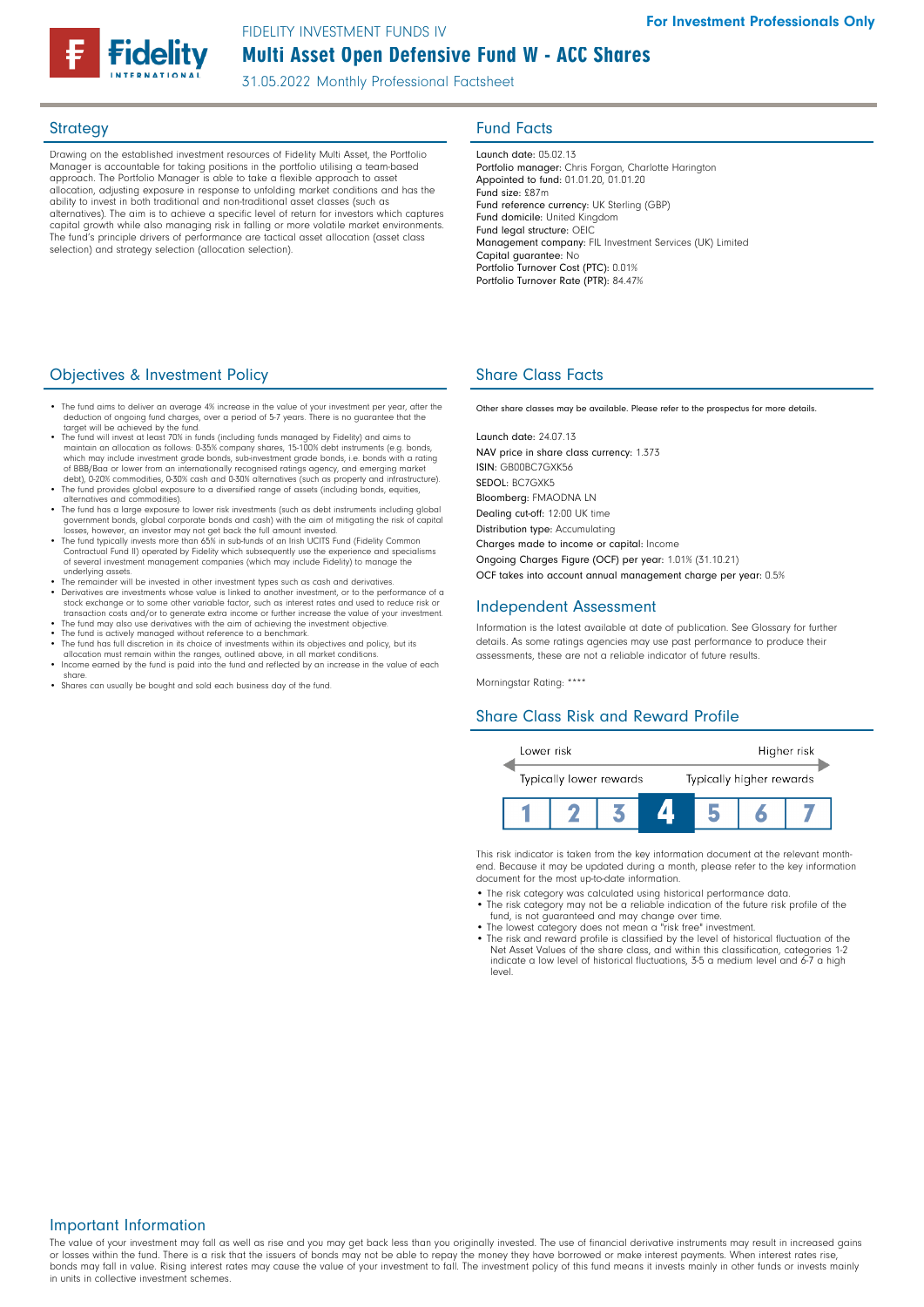FIDELITY INVESTMENT FUNDS IV



31.05.2022 Monthly Professional Factsheet

Past performance is not a reliable indicator of future results. The fund's returns can be affected by fluctuations in currency exchange rates.

#### Performance Comparator(s)

Comparative index IA Mixed Investment 0-35% shares

The fund has no formal benchmark.

The comparative index (the relevant Investment Association peer group) is shown for comparative purposes only.



Performance is shown for the last five years (or since launch for funds launched within that period).

## Performance for calendar years in GBP (%)



# Performance to 31.05.22 in GBP (%)

|                         |                          |                          |            |        |      |      | Since     |  |
|-------------------------|--------------------------|--------------------------|------------|--------|------|------|-----------|--|
|                         | 1m                       | 3m                       | <b>YTD</b> | 1 vr   | 3yr  | 5yr  | 24.07.13* |  |
| Fund cumulative growth  | $-0.3$                   | $-2.0$                   | $-4.1$     | $-2.5$ | 10.0 | 12.8 | 37.3      |  |
| Index cumulative growth | $-0.8$                   | $-2.1$                   | -5.6       | $-3.9$ | 4.7  | 7.2  | 27.9      |  |
| Fund annualised growth  | $\sim$                   | $\overline{\phantom{a}}$ | $\sim$     | $-2.5$ | 3.2  | 2.4  | 3.6       |  |
| Index annualised growth | $\overline{\phantom{a}}$ | $\sim$                   | $\sim$     | $-3.9$ | .5   | 1.4  | 2.8       |  |

Source of fund performance and volatility and risk measures is Fidelity. Performance is excluding initial charge. Basis: bid-bid with income reinvested, in GBP, net of fees. \*Performance commencement date.

## Cumulative performance in GBP (rebased to 100) Performance for 12 month periods in GBP (%)



### Volatility & Risk (3 years)

| Annualised Volatility: fund (%) | 6.10 | <b>Annualised Alpha</b>       | 1.79 |
|---------------------------------|------|-------------------------------|------|
| <b>Relative Volatility</b>      | 0.97 | Beta                          | 0.92 |
| Sharpe Ratio: fund              | 0.48 | Annualised Tracking Error (%) | 1.85 |
| Sharpe Ratio: index             | 0.20 | Information Ratio             | 0.91 |
|                                 |      | R <sup>2</sup>                | n 91 |

Calculated using month-end data points. Definitions of these terms can be found in the Glossary section of this factsheet.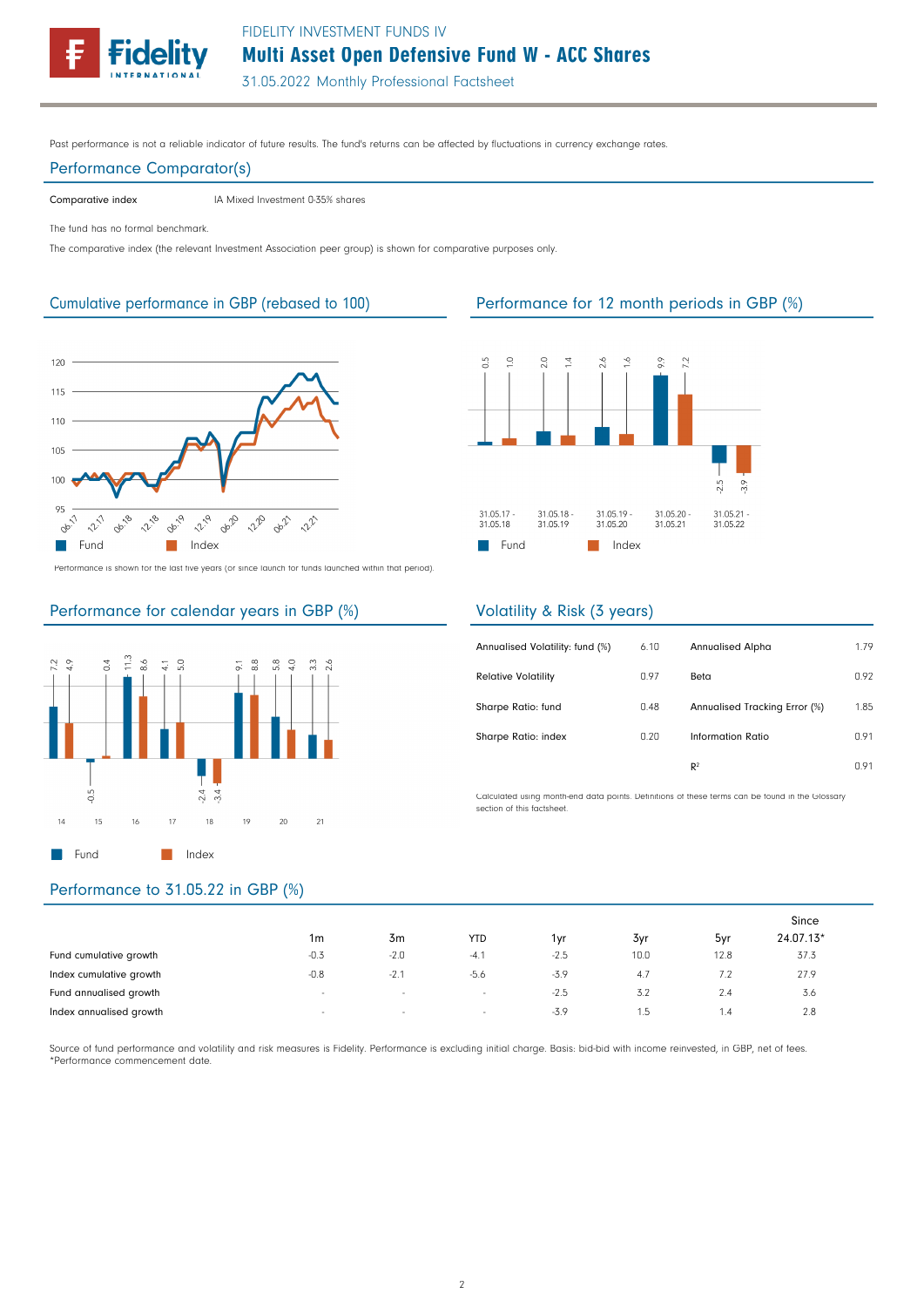

31.05.2022 Monthly Professional Factsheet

#### Introduction

This factsheet contains information about the composition of the fund at a particular point in time. It aims to help you understand how the fund manager is positioned to achieve the fund's objectives.

The asset class breakdown displays the totals for funds, as well as other investments (which could include derivatives), in each category. Where derivatives are held, their contribution to the total is included on an exposure basis – ie an amount equivalent to the value that would have been invested in a fund to produce an equivalent holding. Where derivatives are used they may cause fund totals to exceed 100% (although very minor differences could be attributable to rounding).

The Top Allocations table shows the manager's choice of individual funds and other investments (including derivatives and cash held as a strategic investment). Derivatives are shown on an exposure basis.

### Breakdown by Asset Class (% TNA) Breakdown within Asset Class (% TNA)



| <b>Hedging Assets</b>     | 527  |
|---------------------------|------|
| Diversifying Assets       | 234  |
| Growth Assets             | 221  |
| Cash and Other Strategies | 63   |
| Uninvested Cash & Other   | (111 |
|                           |      |

| Asset Class               | Sub-Asset Class                 | $%$ TNA |
|---------------------------|---------------------------------|---------|
| <b>Hedging Assets</b>     |                                 | 52.7    |
|                           | Global Aggregate Bonds          | 39.6    |
|                           | <b>US Government Bonds</b>      | 7.8     |
|                           | Gold                            | 4.4     |
|                           | Volatility                      | 0.8     |
| Diversifying Assets       |                                 | 23.4    |
|                           | Sub IG Bonds                    | 11.4    |
|                           | <b>Alternatives</b>             | 5.7     |
|                           | Absolute Return Government Bond | 5.5     |
|                           | Macro Absolute Return           | 0.8     |
|                           | Subordinated Debt               | n n     |
|                           | Multi-Strategy                  | 0.0     |
| Growth Assets             |                                 | 221     |
|                           | <b>UK Equities</b>              | 7.9     |
|                           | North American Equities         | 3.8     |
|                           | Global Equities                 | 3.3     |
|                           | <b>Emerging Market Equities</b> | 2.5     |
|                           | Japan Equities                  | 2.0     |
|                           | <b>European Equities</b>        | 1.4     |
|                           | Pacific ex Japan Equities       | 1.0     |
| Cash and Other Strategies |                                 | 6.3     |
|                           | Cash & Other Assets             | 6.3     |
| Uninvested Cash & Other   |                                 | 0.0     |

104.5

Top Allocations (% TNA)

| Allocation                                                                               | Sub-Asset Class            | $%$ TNA |
|------------------------------------------------------------------------------------------|----------------------------|---------|
| Fidelity Global Aggregate Bond Fund I-ACC- Global Aggregate Bonds<br>GBP                 |                            | 31.6    |
| Fidelity Global Sub-IG Fixed Income Fund I-<br>ACC-GBP                                   | Sub IG Bonds               | 9.9     |
| Fidelity UK Equity Fund I-ACC-GBP                                                        | <b>UK Equities</b>         | 8.2     |
| Jupiter Strategic Bond I Class Acc                                                       | Global Aggregate Bonds     | 8.0     |
| US 10YR NOTE FUT (CBT)SEP22 TYU2                                                         | <b>US Government Bonds</b> | 7.8     |
| The Sterling Fund Class C Accumulating<br>Shares                                         | Cash & Other Assets        | 6.3     |
| Fidelity Alternative Listed Equity Fund I-ACC-<br>GBP                                    | Alternatives               | 5.7     |
| Brevan Howard Absolute Return Government Absolute Return Government<br>Bond Fund A1M GBP | <b>Bond</b>                | 5.5     |
| AMUNDI PHYSICAL GOLD ETC                                                                 | Gold                       | 4.4     |
| Fidelity Global Dividend Fund W<br><b>Accumulation Shares</b>                            | <b>Global Equities</b>     | 3.3     |

Total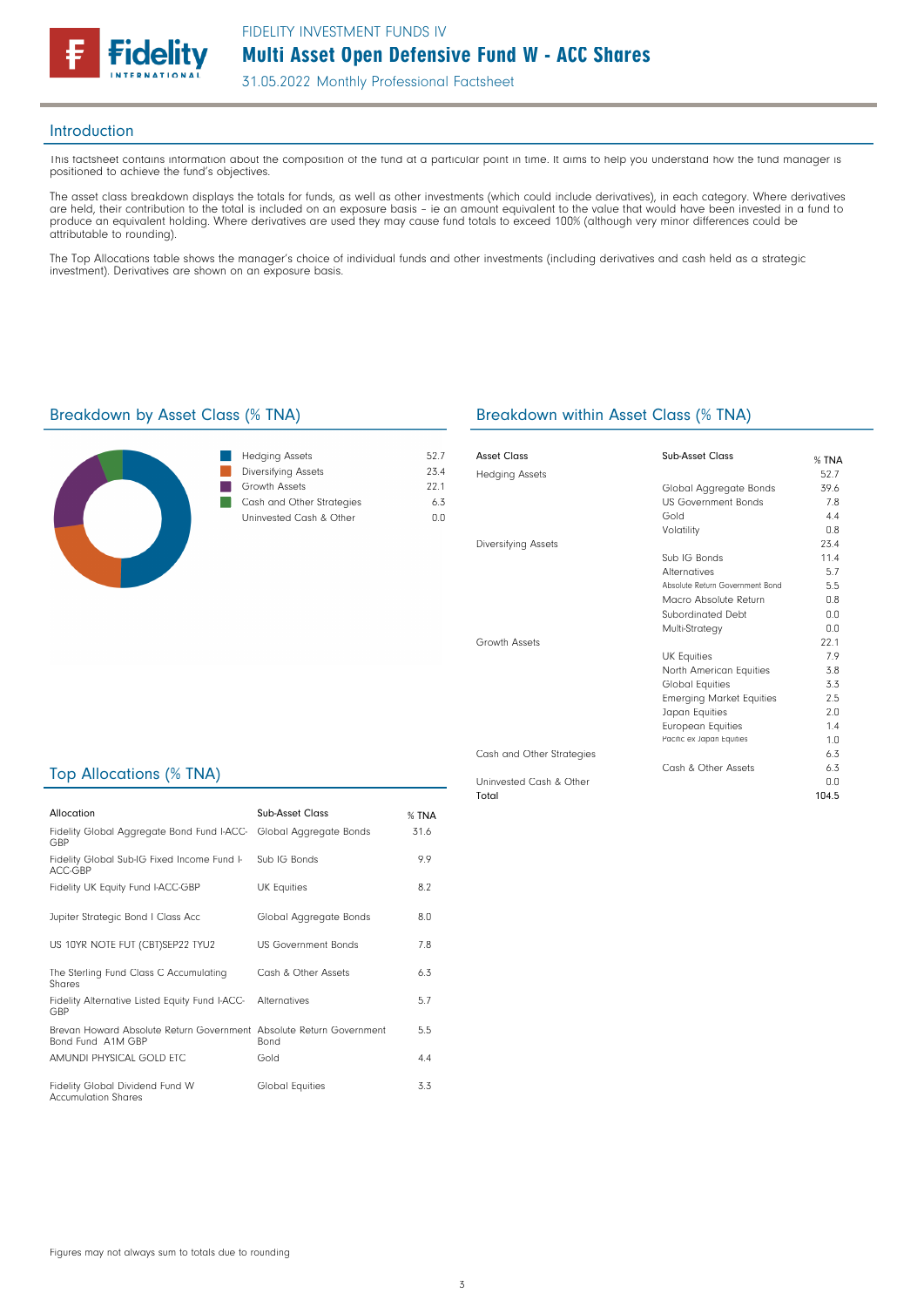

31.05.2022 Monthly Professional Factsheet

## Attribution

Performance attribution is produced in the currency shown below. For funds with multiple share classes, the attribution return reflects the aggregate performance across all the share classes. It may therefore deviate from the published return for a particular share class. When using the analysis for hedged share classes, please consider that the attribution is shown before the impact of hedging.

The contributions shown in the table are before the impact of charges. If charges are applied, their effect is captured in the "Other" category in the table and will also be reflected in the fund return.

| Currency of attribution | UK Sterling (GBP) |
|-------------------------|-------------------|
| One month return (%)    | $-0.30$           |

## Contribution Summary (%)

RANKED BY ABSOLUTE PERFORMANCE CONTRIBUTION

| Sub-Asset Class                 | Performance<br>Contribution |
|---------------------------------|-----------------------------|
| <b>US Government Bonds</b>      | 0.04                        |
| <b>Emerging Market Equities</b> | n <sub>0</sub>              |
| North American Equities         | 0.03                        |
| Macro Absolute Return           | 0.03                        |
| <b>European Equities</b>        | 0.03                        |
| Absolute Return Government Bond | 0.02                        |
| Japan Equities                  | 0.02                        |
| Cash & Other Assets             | 0.02                        |
| Pacific ex Japan Equities       | 0.02                        |
| Volatility                      | 0.00                        |
| Chinese Government Bonds        | 0.00                        |
| <b>UK Equities</b>              | n nn                        |
| Multi-Strategy                  | 0.00                        |
| Subordinated Debt               | n nn                        |
| <b>Global Equities</b>          | $-0.03$                     |
| <b>Alternatives</b>             | $-0.05$                     |
| Global Aggregate Bonds          | $-0.11$                     |
| Gold                            | $-0.12$                     |
| Sub IG Bonds                    | $-0.18$                     |
| Uninvested Cash and Other       | $-0.05$                     |
| Total                           | $-0.30$                     |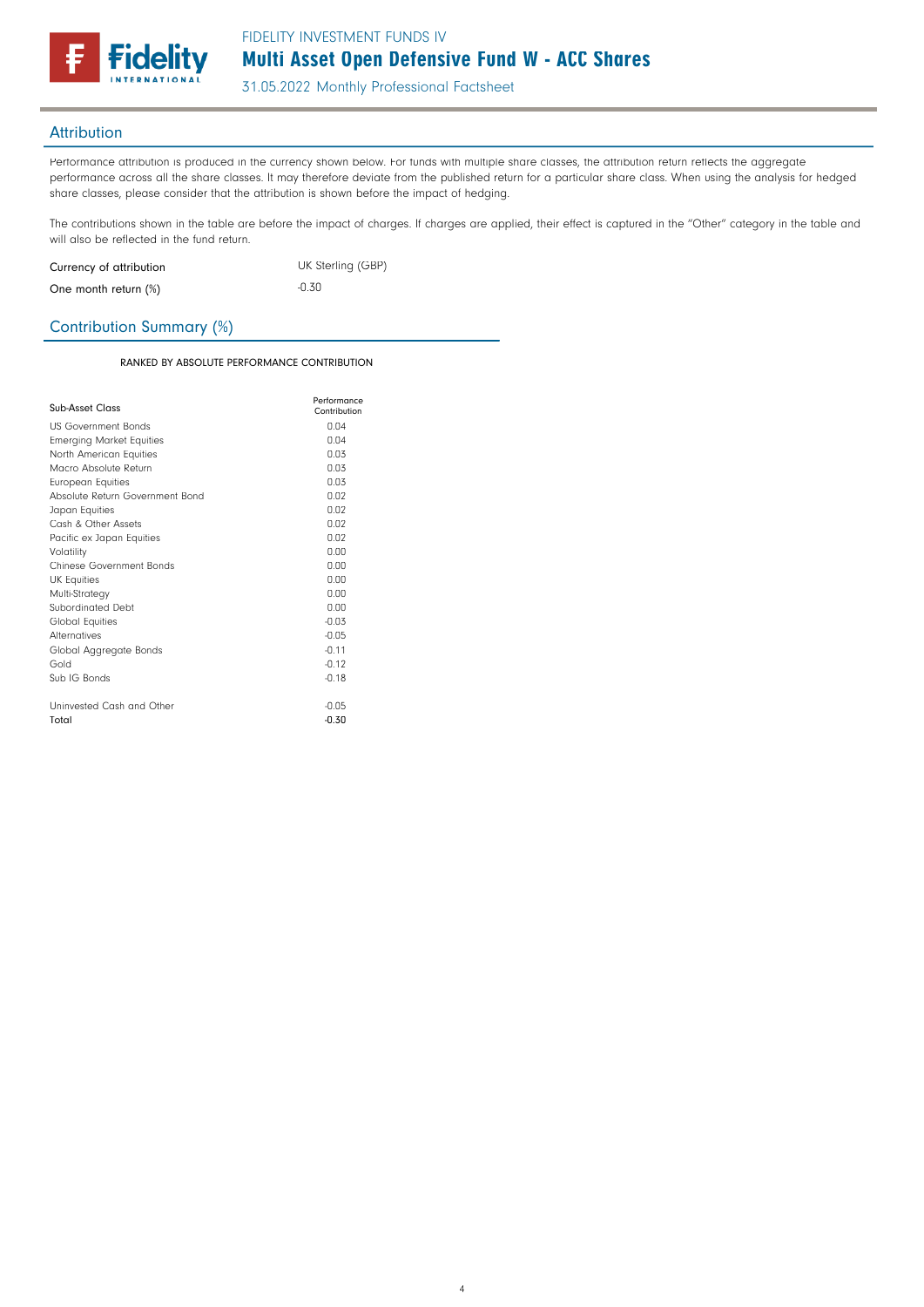

31.05.2022 Monthly Professional Factsheet

## Glossary / additional notes

**Fidelity** 

#### Volatility & Risk

**Annualised volatility:** a measure of how variable returns for a fund or comparative market index have been around their historical average (also known as "standard deviation"). Two funds may<br>produce the same return over a calculation is the standard deviation of 36 monthly returns presented as an annualised number. Volatility for funds and indices are calculated independently of each other.

**Relative volatility:** a ratio calculated by comparing the annualised volatility of a fund to the annualised volatility of a comparative market index. A value greater than 1 indicates the fund has been<br>more volatile than t measure of 0.8 would mean the fund has been 20% less volatile than the index.

**Sharpe ratio:** a measure of a fund's risk-adjusted performance, taking into account the return on a risk-free investment. The ratio allows an investor to assess whether the fund is generating adequate the fund is generati

**Annualised alpha:** the difference between a fund's expected return (based on its beta) and the fund's actual return. A fund with a positive alpha has delivered more return than would be expected given its beto

**Beta:** a measure of a fund's sensitivity to market movements (as represented by a market index). The beta of the market is 1.00 by definition. A beta of 1.10 shows that the fund could be expected to<br>perform 10% better tha

**Annualised tracking error:** a measure showing how closely a fund follows the index to which it is being compared. It is the standard deviation of the fund's excess returns. The higher the fund's<br>tracking error, the higher

**Information ratio:** a measure of a fund's effectiveness in generating excess return for the level of risk taken. An information ratio of 0.5 shows the fund has delivered an annualised excess return<br>equivalent to half the

R": a measure representing the degree to which a fund's return can be explained by the returns of a comparative market index. A value of 1 signifies the fund and index are perfectly correlated. A<br>measure of 0.5 means only correlation between fund and index).

#### **Ongoing charges**<br>The ongoing charge

The ongoing charges figure represents the charges taken from the fund over a year. It is calculated at the fund's financial year end and may vary from year to year. For classes of funds with fixed<br>ongoing charges, this may

The types of charges included in the ongoing charges figure are management fees, administration fees, custodian and depositary fees and transaction charges, shareholder reporting costs,<br>regulatory registration fees, Direct

undertaking. For more information about charges (including details of the fund's financial year end), please consult the charges section in the most recent Prospectus.

#### Historic yield

The historic yield for a fund is based on its dividends declared over the preceding 12 months. It is calculated by summing the dividend rates declared in that period, divided by the price as at the<br>date of publication. Dec

#### Sector/industry classification

**GICS:** The Global Industry Classification Standard is a taxonomy mainly used across MSCI and S&P indices in which each company is assigned by its principal business activity to one of 11 sectors, 24<br>industry groups, 69 in

**ICB:** The Industry Classification Benchmark is a taxonomy mainly used across FTSE Russell indices in which each company is assigned by its principal business activity to one of 11 industries, 20<br>supersectors, 45 sectors a

**TOPIX:** Tokyo stock Price Index, commonly known as TOPIX, is a stock market index for the Tokyo Stock Exchange (TSE) in Japan, tracking all domestic companies of the exchange's First Section. It is<br>calculated and publishe

**IPD** means the Investment Property Databank who are a provider of performance analysis and benchmarking services for investors in real estate. IPD UK Pooled Property Funds Index - All Balanced<br>Funds is a component of the

#### Independent Assessment

**Scope Fund Rating:** The rating measures how well a fund has balanced risk and reward relative to its peers. The rating is based solely on performance for funds with a five year track record. Funds<br>with a shorter history a and  $F =$  poor.

**Morningstar Star Rating for Funds:** The rating measures how well a fund has balanced risk and reward relative to its peers. Star ratings are strictly based on past performance and Morningstar<br>suggests investors use them t

**Primary share class:** is identified by Morningstar when the analysis calls tor only one share class per fund to be in the peer group. It is the share class Morningstar recommends as the best proxy for<br>the portfolio for th

Portfolio Turnover Rate (PTR) and Portfolio Turnover Cost (PTC), where shown: SRDII does not define a methodology for these values; ours is as follows: PTR = (purchases of securities + sales of<br>securities) minus (subscript minus implicit costs.